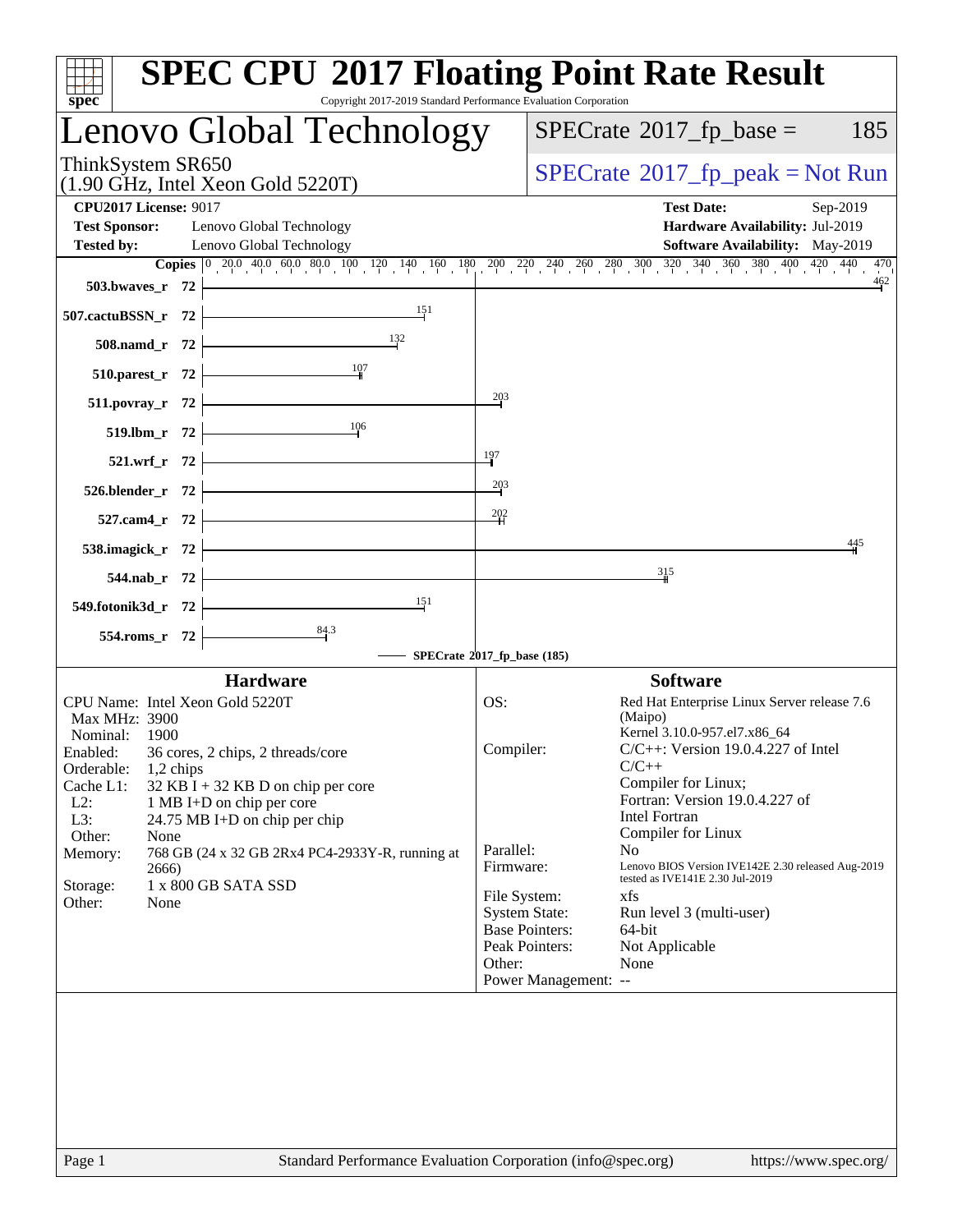

# Lenovo Global Technology

 $SPECTate$ <sup>®</sup>[2017\\_fp\\_base =](http://www.spec.org/auto/cpu2017/Docs/result-fields.html#SPECrate2017fpbase) 185

(1.90 GHz, Intel Xeon Gold 5220T)

 $SPECTate@2017_fp\_peak = Not Run$ 

**[Test Sponsor:](http://www.spec.org/auto/cpu2017/Docs/result-fields.html#TestSponsor)** Lenovo Global Technology **[Hardware Availability:](http://www.spec.org/auto/cpu2017/Docs/result-fields.html#HardwareAvailability)** Jul-2019 **[Tested by:](http://www.spec.org/auto/cpu2017/Docs/result-fields.html#Testedby)** Lenovo Global Technology **[Software Availability:](http://www.spec.org/auto/cpu2017/Docs/result-fields.html#SoftwareAvailability)** May-2019

**[CPU2017 License:](http://www.spec.org/auto/cpu2017/Docs/result-fields.html#CPU2017License)** 9017 **[Test Date:](http://www.spec.org/auto/cpu2017/Docs/result-fields.html#TestDate)** Sep-2019

#### **[Results Table](http://www.spec.org/auto/cpu2017/Docs/result-fields.html#ResultsTable)**

|                                        | <b>Base</b>                      |                |            |                |       |                | <b>Peak</b> |               |                |              |                |              |                |              |
|----------------------------------------|----------------------------------|----------------|------------|----------------|-------|----------------|-------------|---------------|----------------|--------------|----------------|--------------|----------------|--------------|
| <b>Benchmark</b>                       | <b>Copies</b>                    | <b>Seconds</b> | Ratio      | <b>Seconds</b> | Ratio | <b>Seconds</b> | Ratio       | <b>Copies</b> | <b>Seconds</b> | <b>Ratio</b> | <b>Seconds</b> | <b>Ratio</b> | <b>Seconds</b> | <b>Ratio</b> |
| 503.bwaves_r                           | 72                               | 1561           | 462        | 1562           | 462   | 1564           | 462         |               |                |              |                |              |                |              |
| 507.cactuBSSN r                        | 72                               | 604            | <b>151</b> | 604            | 151   | 603            | 151         |               |                |              |                |              |                |              |
| $508$ .namd $r$                        | 72                               | 516            | 132        | 517            | 132   | 516            | 132         |               |                |              |                |              |                |              |
| 510.parest_r                           | 72                               | 1741           | 108        | 1759           | 107   | 1765           | 107         |               |                |              |                |              |                |              |
| 511.povray_r                           | 72                               | 828            | 203        | 828            | 203   | 825            | 204         |               |                |              |                |              |                |              |
| 519.lbm r                              | 72                               | 717            | 106        | 718            | 106   | 717            | 106         |               |                |              |                |              |                |              |
| $521.wrf$ r                            | 72                               | 820            | 197        | 817            | 197   | 823            | 196         |               |                |              |                |              |                |              |
| 526.blender r                          | 72                               | 539            | 203        | 541            | 203   | 540            | 203         |               |                |              |                |              |                |              |
| $527$ .cam $4r$                        | 72                               | 614            | 205        | 622            | 202   | 624            | 202         |               |                |              |                |              |                |              |
| 538.imagick_r                          | 72                               | 402            | 445        | 403            | 445   | 404            | 443         |               |                |              |                |              |                |              |
| $544$ .nab r                           | 72                               | 384            | 315        | 385            | 314   | 383            | 317         |               |                |              |                |              |                |              |
| 549.fotonik3d r                        | 72                               | 1858           | 151        | 1862           | 151   | 1864           | 151         |               |                |              |                |              |                |              |
| $554$ .roms_r                          | 72                               | 1354           | 84.5       | 1356           | 84.3  | 1365           | 83.8        |               |                |              |                |              |                |              |
| $SPECrate$ <sup>®</sup> 2017_fp_base = |                                  |                | 185        |                |       |                |             |               |                |              |                |              |                |              |
|                                        | $SPECrate^{\circ}2017$ fp peak = |                |            |                |       |                |             |               |                |              |                |              |                |              |

Results appear in the [order in which they were run.](http://www.spec.org/auto/cpu2017/Docs/result-fields.html#RunOrder) Bold underlined text [indicates a median measurement.](http://www.spec.org/auto/cpu2017/Docs/result-fields.html#Median)

#### **[Submit Notes](http://www.spec.org/auto/cpu2017/Docs/result-fields.html#SubmitNotes)**

 The numactl mechanism was used to bind copies to processors. The config file option 'submit' was used to generate numactl commands to bind each copy to a specific processor. For details, please see the config file.

### **[Operating System Notes](http://www.spec.org/auto/cpu2017/Docs/result-fields.html#OperatingSystemNotes)**

Stack size set to unlimited using "ulimit -s unlimited"

### **[General Notes](http://www.spec.org/auto/cpu2017/Docs/result-fields.html#GeneralNotes)**

Environment variables set by runcpu before the start of the run: LD\_LIBRARY\_PATH = "/home/cpu2017-1.0.5-ic19.0u4/lib/intel64"

 Binaries compiled on a system with 1x Intel Core i9-799X CPU + 32GB RAM memory using Redhat Enterprise Linux 7.5 Transparent Huge Pages enabled by default Prior to runcpu invocation Filesystem page cache synced and cleared with: sync; echo 3> /proc/sys/vm/drop\_caches runcpu command invoked through numactl i.e.: numactl --interleave=all runcpu <etc> NA: The test sponsor attests, as of date of publication, that CVE-2017-5754 (Meltdown) is mitigated in the system as tested and documented.

**(Continued on next page)**

| Page 2<br>Standard Performance Evaluation Corporation (info@spec.org)<br>https://www.spec.org/ |
|------------------------------------------------------------------------------------------------|
|------------------------------------------------------------------------------------------------|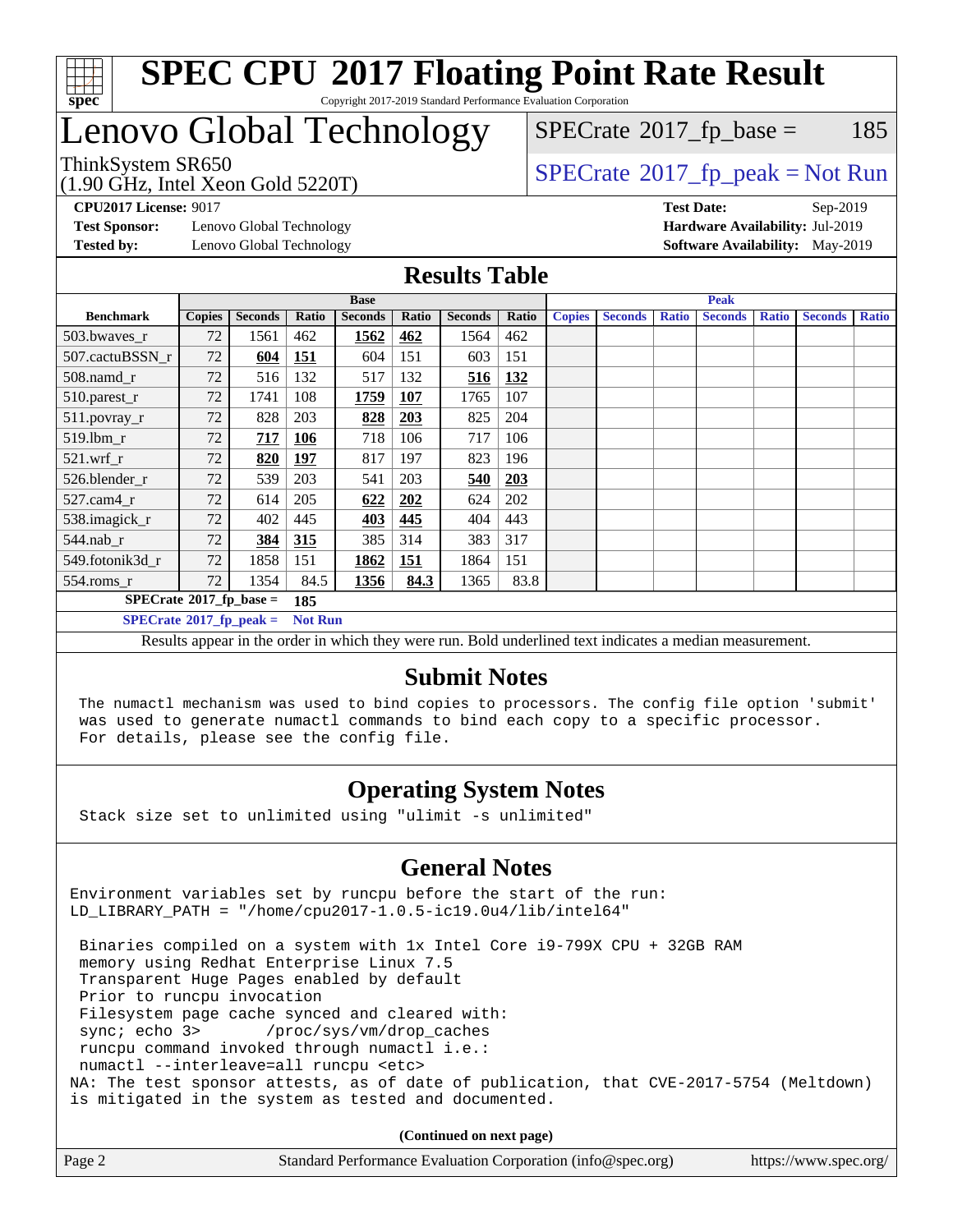

# **[SPEC CPU](http://www.spec.org/auto/cpu2017/Docs/result-fields.html#SPECCPU2017FloatingPointRateResult)[2017 Floating Point Rate Result](http://www.spec.org/auto/cpu2017/Docs/result-fields.html#SPECCPU2017FloatingPointRateResult)**

Copyright 2017-2019 Standard Performance Evaluation Corporation

# Lenovo Global Technology

 $SPECTate$ <sup>®</sup>[2017\\_fp\\_base =](http://www.spec.org/auto/cpu2017/Docs/result-fields.html#SPECrate2017fpbase) 185

(1.90 GHz, Intel Xeon Gold 5220T)

ThinkSystem SR650<br>(1.00 CHz, Intel Year Gald 5220T)  $\begin{array}{c} \text{SPECrate} \textcircled{2017} \text{ fp\_peak} = \text{Not Run} \end{array}$  $\begin{array}{c} \text{SPECrate} \textcircled{2017} \text{ fp\_peak} = \text{Not Run} \end{array}$  $\begin{array}{c} \text{SPECrate} \textcircled{2017} \text{ fp\_peak} = \text{Not Run} \end{array}$ 

**[Test Sponsor:](http://www.spec.org/auto/cpu2017/Docs/result-fields.html#TestSponsor)** Lenovo Global Technology **[Hardware Availability:](http://www.spec.org/auto/cpu2017/Docs/result-fields.html#HardwareAvailability)** Jul-2019 **[Tested by:](http://www.spec.org/auto/cpu2017/Docs/result-fields.html#Testedby)** Lenovo Global Technology **[Software Availability:](http://www.spec.org/auto/cpu2017/Docs/result-fields.html#SoftwareAvailability)** May-2019

**[CPU2017 License:](http://www.spec.org/auto/cpu2017/Docs/result-fields.html#CPU2017License)** 9017 **[Test Date:](http://www.spec.org/auto/cpu2017/Docs/result-fields.html#TestDate)** Sep-2019

#### **[General Notes \(Continued\)](http://www.spec.org/auto/cpu2017/Docs/result-fields.html#GeneralNotes)**

Yes: The test sponsor attests, as of date of publication, that CVE-2017-5753 (Spectre variant 1) is mitigated in the system as tested and documented. Yes: The test sponsor attests, as of date of publication, that CVE-2017-5715 (Spectre variant 2) is mitigated in the system as tested and documented. Yes: The test sponsor attests, as of date of publication, that CVE-2018-3640 (Spectre variant 3a) is mitigated in the system as tested and documented. Yes: The test sponsor attests, as of date of publication, that CVE-2018-3639 (Spectre variant 4) is mitigated in the system as tested and documented.

#### **[Platform Notes](http://www.spec.org/auto/cpu2017/Docs/result-fields.html#PlatformNotes)**

Page 3 Standard Performance Evaluation Corporation [\(info@spec.org\)](mailto:info@spec.org) <https://www.spec.org/> BIOS configuration: Choose Operating Mode set to Maximum Performance Choose Operating Mode set to Custom Mode C-States set to Legacy SNC set to Enable DCU Streamer Prefetcher set to Disable Trusted Execution Technology set to Enable Stale AtoS set to Enable LLC dead line alloc set to Disable Patrol Scrub set to Disable Sysinfo program /home/cpu2017-1.0.5-ic19.0u4/bin/sysinfo Rev: r5974 of 2018-05-19 9bcde8f2999c33d61f64985e45859ea9 running on localhost.localdomain Wed Sep 25 18:04:31 2019 SUT (System Under Test) info as seen by some common utilities. For more information on this section, see <https://www.spec.org/cpu2017/Docs/config.html#sysinfo> From /proc/cpuinfo model name : Intel(R) Xeon(R) Gold 5220T CPU @ 1.90GHz 2 "physical id"s (chips) 72 "processors" cores, siblings (Caution: counting these is hw and system dependent. The following excerpts from /proc/cpuinfo might not be reliable. Use with caution.) cpu cores : 18 siblings : 36 physical 0: cores 0 1 2 3 4 8 9 10 11 16 17 18 19 20 24 25 26 27 physical 1: cores 0 1 2 3 4 8 9 10 11 16 17 18 19 20 24 25 26 27 From lscpu: Architecture: x86\_64 CPU op-mode(s): 32-bit, 64-bit Byte Order: Little Endian  $CPU(s):$  72 On-line CPU(s) list: 0-71 **(Continued on next page)**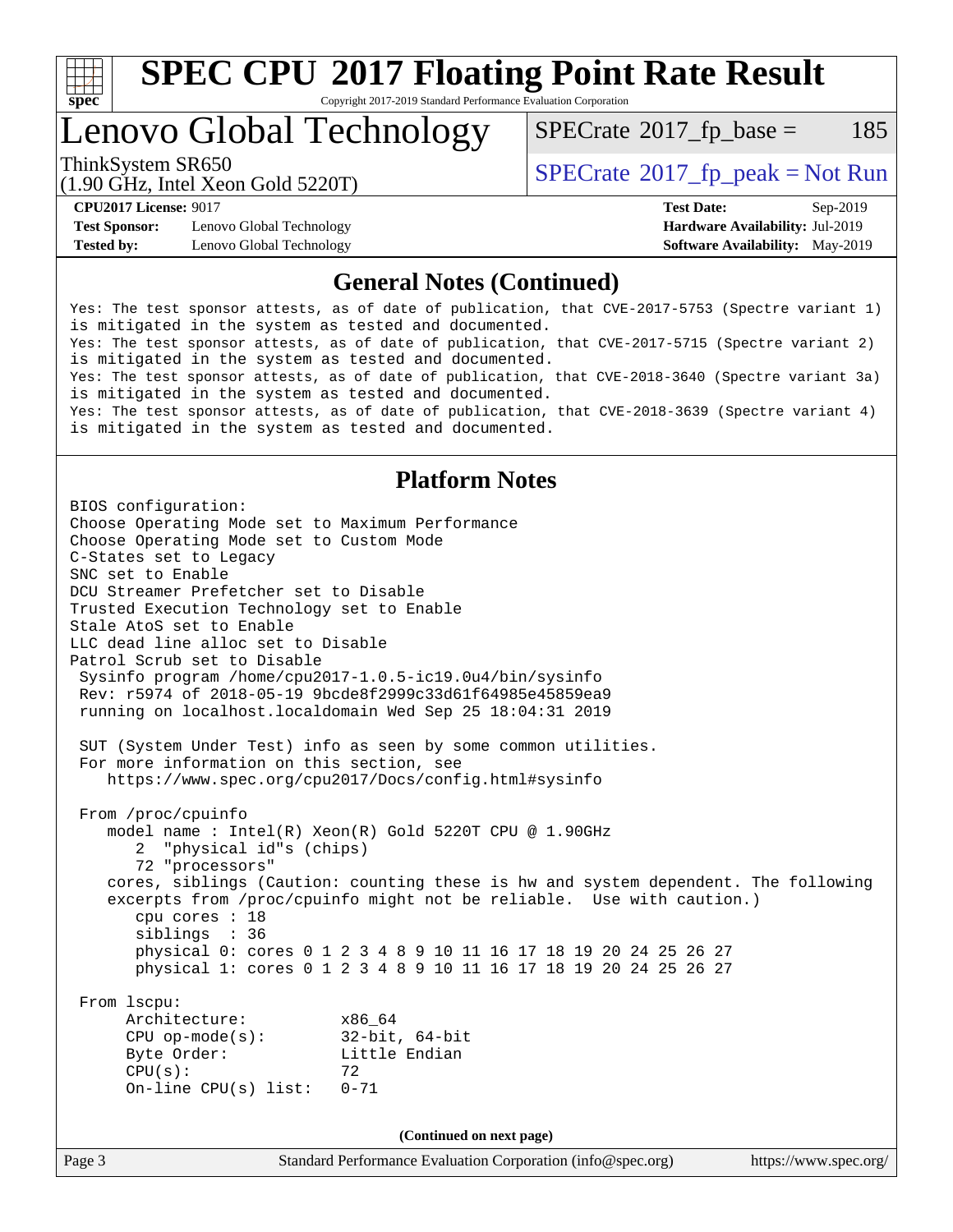

# **[SPEC CPU](http://www.spec.org/auto/cpu2017/Docs/result-fields.html#SPECCPU2017FloatingPointRateResult)[2017 Floating Point Rate Result](http://www.spec.org/auto/cpu2017/Docs/result-fields.html#SPECCPU2017FloatingPointRateResult)**

Copyright 2017-2019 Standard Performance Evaluation Corporation

Lenovo Global Technology

 $SPECTate@2017_fp\_base = 185$ 

(1.90 GHz, Intel Xeon Gold 5220T)

ThinkSystem SR650<br>(1.90 GHz, Intel Xeon Gold 5220T) [SPECrate](http://www.spec.org/auto/cpu2017/Docs/result-fields.html#SPECrate2017fppeak)®[2017\\_fp\\_peak = N](http://www.spec.org/auto/cpu2017/Docs/result-fields.html#SPECrate2017fppeak)ot Run

**[Test Sponsor:](http://www.spec.org/auto/cpu2017/Docs/result-fields.html#TestSponsor)** Lenovo Global Technology **[Hardware Availability:](http://www.spec.org/auto/cpu2017/Docs/result-fields.html#HardwareAvailability)** Jul-2019 **[Tested by:](http://www.spec.org/auto/cpu2017/Docs/result-fields.html#Testedby)** Lenovo Global Technology **[Software Availability:](http://www.spec.org/auto/cpu2017/Docs/result-fields.html#SoftwareAvailability)** May-2019

**[CPU2017 License:](http://www.spec.org/auto/cpu2017/Docs/result-fields.html#CPU2017License)** 9017 **[Test Date:](http://www.spec.org/auto/cpu2017/Docs/result-fields.html#TestDate)** Sep-2019

#### **[Platform Notes \(Continued\)](http://www.spec.org/auto/cpu2017/Docs/result-fields.html#PlatformNotes)**

| Socket(s):<br>NUMA $node(s):$ | 2<br>4                                                                                                                                               |
|-------------------------------|------------------------------------------------------------------------------------------------------------------------------------------------------|
| Vendor ID:                    | GenuineIntel                                                                                                                                         |
| CPU family:                   | 6                                                                                                                                                    |
| Model:                        | 85                                                                                                                                                   |
| Model name:                   | $Intel(R) Xeon(R) Gold 5220T CPU @ 1.90GHz$                                                                                                          |
| Stepping:                     | 7                                                                                                                                                    |
| CPU MHz:                      | 1900.000                                                                                                                                             |
| BogoMIPS:                     | 3800.00                                                                                                                                              |
| Virtualization:               | $VT - x$                                                                                                                                             |
| L1d cache:                    | 32K                                                                                                                                                  |
| Lli cache:                    | 32K                                                                                                                                                  |
| $L2$ cache:                   | 1024K                                                                                                                                                |
| L3 cache:                     | 25344K                                                                                                                                               |
| NUMA node0 CPU(s):            | $0-2, 5, 6, 9, 10, 14, 15, 36-38, 41, 42, 45, 46, 50, 51$                                                                                            |
| NUMA nodel CPU(s):            | 3, 4, 7, 8, 11-13, 16, 17, 39, 40, 43, 44, 47-49, 52, 53                                                                                             |
| NUMA node2 CPU(s):            | 18-20, 23, 24, 27, 28, 32, 33, 54-56, 59, 60, 63, 64, 68, 69                                                                                         |
| NUMA node3 CPU(s):<br>Flags:  | 21, 22, 25, 26, 29-31, 34, 35, 57, 58, 61, 62, 65-67, 70, 71                                                                                         |
|                               | fpu vme de pse tsc msr pae mce cx8 apic sep mtrr pge mca cmov<br>pat pse36 clflush dts acpi mmx fxsr sse sse2 ss ht tm pbe syscall nx pdpelgb rdtscp |
|                               | lm constant_tsc art arch_perfmon pebs bts rep_good nopl xtopology nonstop_tsc                                                                        |
|                               | aperfmperf eagerfpu pni pclmulqdq dtes64 monitor ds_cpl vmx smx est tm2 ssse3 sdbg                                                                   |
|                               | fma cx16 xtpr pdcm pcid dca sse4_1 sse4_2 x2apic movbe popcnt tsc_deadline_timer aes                                                                 |
|                               | xsave avx f16c rdrand lahf_lm abm 3dnowprefetch epb cat_13 cdp_13 intel_ppin                                                                         |
|                               | intel_pt ssbd mba ibrs ibpb stibp ibrs_enhanced tpr_shadow vnmi flexpriority ept                                                                     |
|                               | vpid fsgsbase tsc_adjust bmil hle avx2 smep bmi2 erms invpcid rtm cqm mpx rdt_a                                                                      |
|                               | avx512f avx512dq rdseed adx smap clflushopt clwb avx512cd avx512bw avx512vl xsaveopt                                                                 |
|                               | xsavec xgetbv1 cqm_llc cqm_occup_llc cqm_mbm_total cqm_mbm_local dtherm ida arat pln                                                                 |
|                               | pts pku ospke avx512_vnni spec_ctrl intel_stibp flush_lld arch_capabilities                                                                          |
|                               |                                                                                                                                                      |
| /proc/cpuinfo cache data      |                                                                                                                                                      |
| cache size $: 25344$ KB       |                                                                                                                                                      |
|                               |                                                                                                                                                      |
| physical chip.                | From numactl --hardware WARNING: a numactl 'node' might or might not correspond to a                                                                 |
| $available: 4 nodes (0-3)$    |                                                                                                                                                      |
|                               | node 0 cpus: 0 1 2 5 6 9 10 14 15 36 37 38 41 42 45 46 50 51                                                                                         |
| node 0 size: 196280 MB        |                                                                                                                                                      |
| node 0 free: 191746 MB        |                                                                                                                                                      |
|                               | node 1 cpus: 3 4 7 8 11 12 13 16 17 39 40 43 44 47 48 49 52 53                                                                                       |
| node 1 size: 196608 MB        |                                                                                                                                                      |
| node 1 free: 192065 MB        |                                                                                                                                                      |
|                               | node 2 cpus: 18 19 20 23 24 27 28 32 33 54 55 56 59 60 63 64 68 69                                                                                   |
| node 2 size: 196608 MB        |                                                                                                                                                      |
| node 2 free: 192126 MB        |                                                                                                                                                      |
|                               |                                                                                                                                                      |
|                               |                                                                                                                                                      |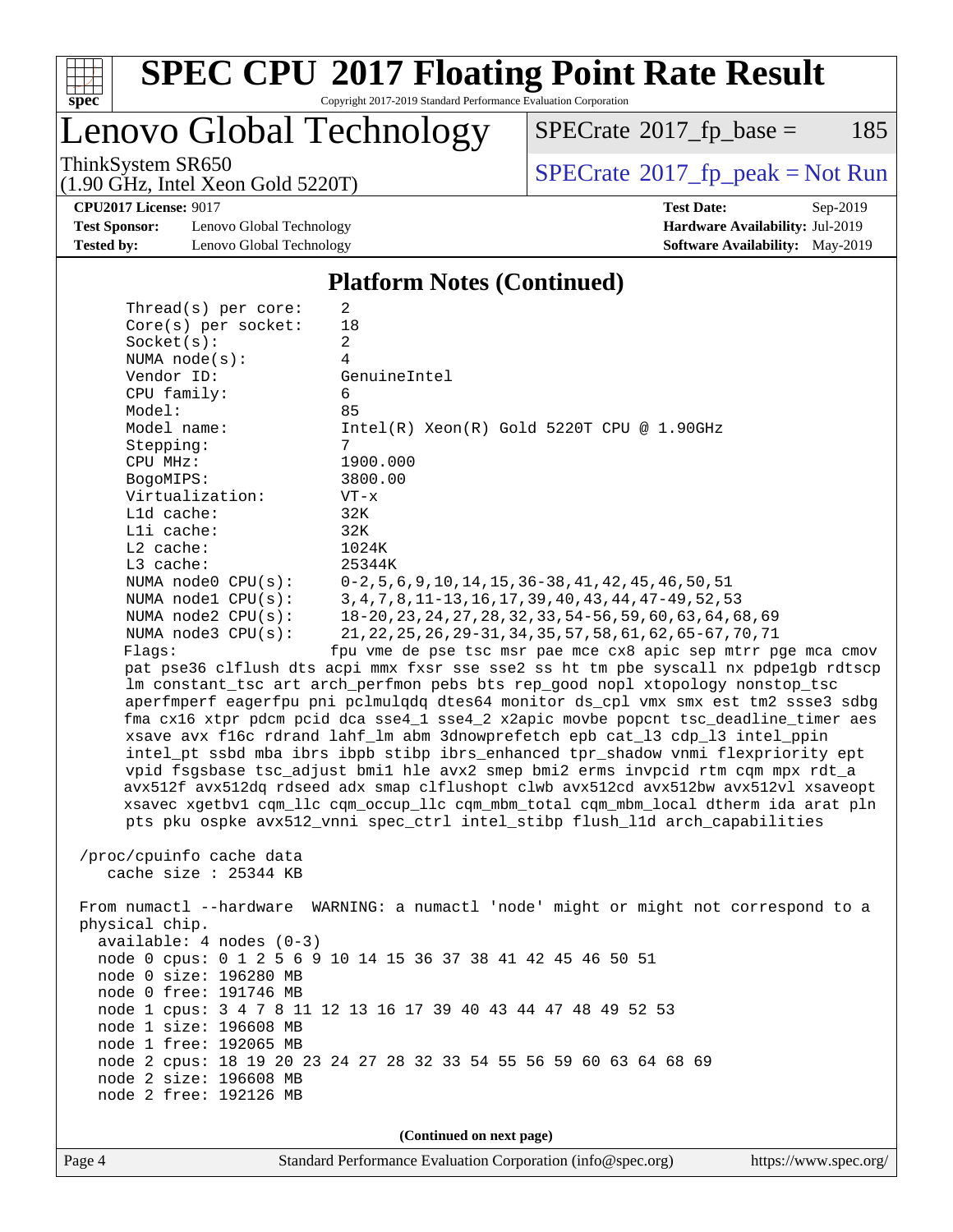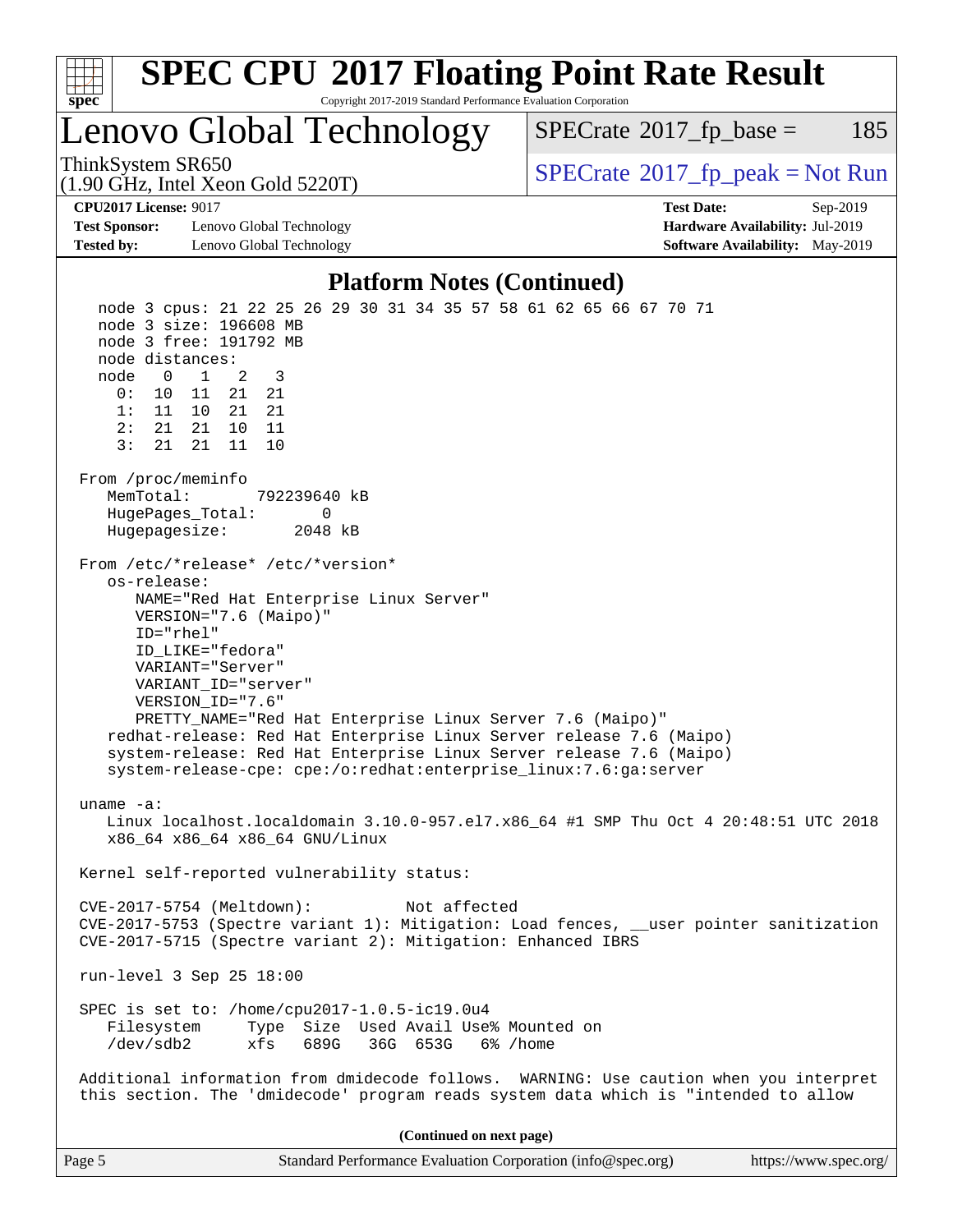

### Lenovo Global Technology

 $SPECTate@2017_fp\_base = 185$ 

ThinkSystem SR650<br>(1.00 GHz, Intel Year Gold 5220T) [SPECrate](http://www.spec.org/auto/cpu2017/Docs/result-fields.html#SPECrate2017fppeak)®[2017\\_fp\\_peak = N](http://www.spec.org/auto/cpu2017/Docs/result-fields.html#SPECrate2017fppeak)ot Run

**[Test Sponsor:](http://www.spec.org/auto/cpu2017/Docs/result-fields.html#TestSponsor)** Lenovo Global Technology **[Hardware Availability:](http://www.spec.org/auto/cpu2017/Docs/result-fields.html#HardwareAvailability)** Jul-2019 **[Tested by:](http://www.spec.org/auto/cpu2017/Docs/result-fields.html#Testedby)** Lenovo Global Technology **[Software Availability:](http://www.spec.org/auto/cpu2017/Docs/result-fields.html#SoftwareAvailability)** May-2019

(1.90 GHz, Intel Xeon Gold 5220T)

**[CPU2017 License:](http://www.spec.org/auto/cpu2017/Docs/result-fields.html#CPU2017License)** 9017 **[Test Date:](http://www.spec.org/auto/cpu2017/Docs/result-fields.html#TestDate)** Sep-2019

#### **[Platform Notes \(Continued\)](http://www.spec.org/auto/cpu2017/Docs/result-fields.html#PlatformNotes)**

 hardware to be accurately determined", but the intent may not be met, as there are frequent changes to hardware, firmware, and the "DMTF SMBIOS" standard. BIOS Lenovo -[IVE141E-2.30]- 07/02/2019 Memory: 24x Samsung M393A4K40CB2-CVF 32 GB 2 rank 2933, configured at 2666

(End of data from sysinfo program)

#### **[Compiler Version Notes](http://www.spec.org/auto/cpu2017/Docs/result-fields.html#CompilerVersionNotes)**

| 519.1bm_r(base) 538.imagick_r(base) 544.nab_r(base)<br>C<br>-------------<br>----------------                                                                                                                                                                                                                                                                            |  |  |  |  |  |  |  |
|--------------------------------------------------------------------------------------------------------------------------------------------------------------------------------------------------------------------------------------------------------------------------------------------------------------------------------------------------------------------------|--|--|--|--|--|--|--|
| Intel(R) C Intel(R) 64 Compiler for applications running on Intel(R) 64,<br>Version 19.0.4.227 Build 20190416<br>Copyright (C) 1985-2019 Intel Corporation. All rights reserved.                                                                                                                                                                                         |  |  |  |  |  |  |  |
|                                                                                                                                                                                                                                                                                                                                                                          |  |  |  |  |  |  |  |
| $\vert$ 508.namd_r(base) 510.parest_r(base)<br>$C++$                                                                                                                                                                                                                                                                                                                     |  |  |  |  |  |  |  |
| Intel(R) $C++$ Intel(R) 64 Compiler for applications running on Intel(R) 64,<br>Version 19.0.4.227 Build 20190416<br>Copyright (C) 1985-2019 Intel Corporation. All rights reserved.                                                                                                                                                                                     |  |  |  |  |  |  |  |
| $C++$ , C $\vert$ 511.povray_r(base) 526.blender_r(base)                                                                                                                                                                                                                                                                                                                 |  |  |  |  |  |  |  |
| Intel(R) $C++$ Intel(R) 64 Compiler for applications running on Intel(R) 64,<br>Version 19.0.4.227 Build 20190416<br>Copyright (C) 1985-2019 Intel Corporation. All rights reserved.<br>Intel(R) C Intel(R) 64 Compiler for applications running on Intel(R) 64,<br>Version 19.0.4.227 Build 20190416<br>Copyright (C) 1985-2019 Intel Corporation. All rights reserved. |  |  |  |  |  |  |  |
| $C++$ , C, Fortran   507.cactuBSSN_r(base)                                                                                                                                                                                                                                                                                                                               |  |  |  |  |  |  |  |
| Intel(R) $C++$ Intel(R) 64 Compiler for applications running on Intel(R) 64,<br>Version 19.0.4.227 Build 20190416<br>Copyright (C) 1985-2019 Intel Corporation. All rights reserved.<br>Intel(R) C Intel(R) 64 Compiler for applications running on Intel(R) 64,<br>Version 19.0.4.227 Build 20190416<br>Copyright (C) 1985-2019 Intel Corporation. All rights reserved. |  |  |  |  |  |  |  |
| (Continued on next page)                                                                                                                                                                                                                                                                                                                                                 |  |  |  |  |  |  |  |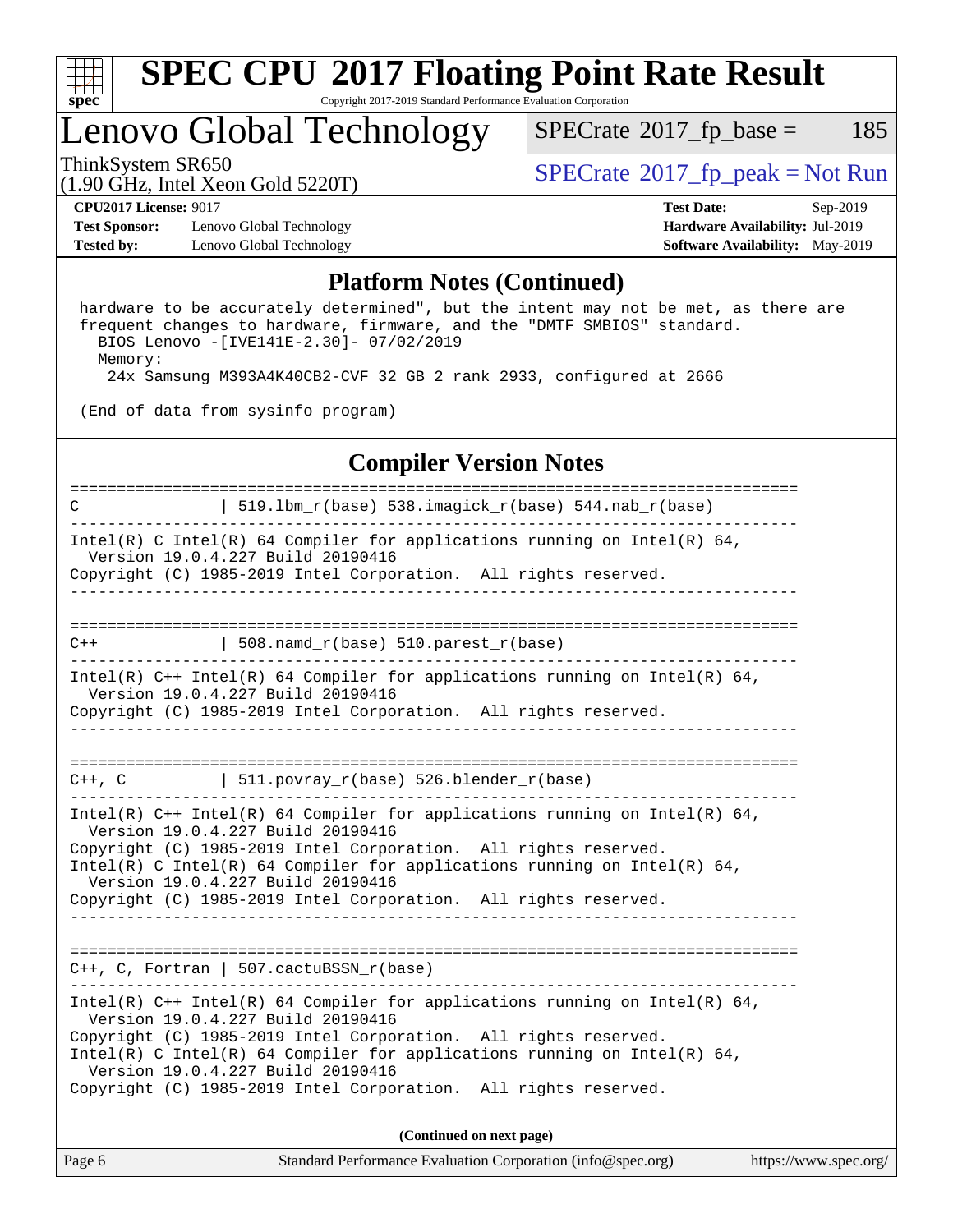

# **[SPEC CPU](http://www.spec.org/auto/cpu2017/Docs/result-fields.html#SPECCPU2017FloatingPointRateResult)[2017 Floating Point Rate Result](http://www.spec.org/auto/cpu2017/Docs/result-fields.html#SPECCPU2017FloatingPointRateResult)**

Copyright 2017-2019 Standard Performance Evaluation Corporation

Lenovo Global Technology

 $SPECTate@2017_fp\_base = 185$ 

(1.90 GHz, Intel Xeon Gold 5220T)

ThinkSystem SR650<br>(1.00 GHz, Intel Year Gold 5220T) [SPECrate](http://www.spec.org/auto/cpu2017/Docs/result-fields.html#SPECrate2017fppeak)®[2017\\_fp\\_peak = N](http://www.spec.org/auto/cpu2017/Docs/result-fields.html#SPECrate2017fppeak)ot Run

**[Test Sponsor:](http://www.spec.org/auto/cpu2017/Docs/result-fields.html#TestSponsor)** Lenovo Global Technology **[Hardware Availability:](http://www.spec.org/auto/cpu2017/Docs/result-fields.html#HardwareAvailability)** Jul-2019 **[Tested by:](http://www.spec.org/auto/cpu2017/Docs/result-fields.html#Testedby)** Lenovo Global Technology **[Software Availability:](http://www.spec.org/auto/cpu2017/Docs/result-fields.html#SoftwareAvailability)** May-2019

**[CPU2017 License:](http://www.spec.org/auto/cpu2017/Docs/result-fields.html#CPU2017License)** 9017 **[Test Date:](http://www.spec.org/auto/cpu2017/Docs/result-fields.html#TestDate)** Sep-2019

#### **[Compiler Version Notes \(Continued\)](http://www.spec.org/auto/cpu2017/Docs/result-fields.html#CompilerVersionNotes)**

| Intel(R) Fortran Intel(R) 64 Compiler for applications running on Intel(R)<br>64, Version 19.0.4.227 Build 20190416<br>Copyright (C) 1985-2019 Intel Corporation. All rights reserved.                                                                                                                                                                                     |
|----------------------------------------------------------------------------------------------------------------------------------------------------------------------------------------------------------------------------------------------------------------------------------------------------------------------------------------------------------------------------|
|                                                                                                                                                                                                                                                                                                                                                                            |
| 503.bwaves $r(base)$ 549.fotonik3d $r(base)$ 554.roms $r(base)$<br>Fortran                                                                                                                                                                                                                                                                                                 |
| $Intel(R)$ Fortran Intel(R) 64 Compiler for applications running on Intel(R)<br>64, Version 19.0.4.227 Build 20190416<br>Copyright (C) 1985-2019 Intel Corporation. All rights reserved.                                                                                                                                                                                   |
| Fortran, $C$   521.wrf_r(base) 527.cam4_r(base)                                                                                                                                                                                                                                                                                                                            |
|                                                                                                                                                                                                                                                                                                                                                                            |
| Intel(R) Fortran Intel(R) 64 Compiler for applications running on Intel(R)<br>64, Version 19.0.4.227 Build 20190416<br>Copyright (C) 1985-2019 Intel Corporation. All rights reserved.<br>Intel(R) C Intel(R) 64 Compiler for applications running on Intel(R) 64,<br>Version 19.0.4.227 Build 20190416<br>Copyright (C) 1985-2019 Intel Corporation. All rights reserved. |

### **[Base Compiler Invocation](http://www.spec.org/auto/cpu2017/Docs/result-fields.html#BaseCompilerInvocation)**

[C benchmarks](http://www.spec.org/auto/cpu2017/Docs/result-fields.html#Cbenchmarks): [icc -m64 -std=c11](http://www.spec.org/cpu2017/results/res2019q4/cpu2017-20190926-18691.flags.html#user_CCbase_intel_icc_64bit_c11_33ee0cdaae7deeeab2a9725423ba97205ce30f63b9926c2519791662299b76a0318f32ddfffdc46587804de3178b4f9328c46fa7c2b0cd779d7a61945c91cd35)

[C++ benchmarks:](http://www.spec.org/auto/cpu2017/Docs/result-fields.html#CXXbenchmarks) [icpc -m64](http://www.spec.org/cpu2017/results/res2019q4/cpu2017-20190926-18691.flags.html#user_CXXbase_intel_icpc_64bit_4ecb2543ae3f1412ef961e0650ca070fec7b7afdcd6ed48761b84423119d1bf6bdf5cad15b44d48e7256388bc77273b966e5eb805aefd121eb22e9299b2ec9d9)

[Fortran benchmarks](http://www.spec.org/auto/cpu2017/Docs/result-fields.html#Fortranbenchmarks): [ifort -m64](http://www.spec.org/cpu2017/results/res2019q4/cpu2017-20190926-18691.flags.html#user_FCbase_intel_ifort_64bit_24f2bb282fbaeffd6157abe4f878425411749daecae9a33200eee2bee2fe76f3b89351d69a8130dd5949958ce389cf37ff59a95e7a40d588e8d3a57e0c3fd751)

[Benchmarks using both Fortran and C](http://www.spec.org/auto/cpu2017/Docs/result-fields.html#BenchmarksusingbothFortranandC): [ifort -m64](http://www.spec.org/cpu2017/results/res2019q4/cpu2017-20190926-18691.flags.html#user_CC_FCbase_intel_ifort_64bit_24f2bb282fbaeffd6157abe4f878425411749daecae9a33200eee2bee2fe76f3b89351d69a8130dd5949958ce389cf37ff59a95e7a40d588e8d3a57e0c3fd751) [icc -m64 -std=c11](http://www.spec.org/cpu2017/results/res2019q4/cpu2017-20190926-18691.flags.html#user_CC_FCbase_intel_icc_64bit_c11_33ee0cdaae7deeeab2a9725423ba97205ce30f63b9926c2519791662299b76a0318f32ddfffdc46587804de3178b4f9328c46fa7c2b0cd779d7a61945c91cd35)

[Benchmarks using both C and C++](http://www.spec.org/auto/cpu2017/Docs/result-fields.html#BenchmarksusingbothCandCXX): [icpc -m64](http://www.spec.org/cpu2017/results/res2019q4/cpu2017-20190926-18691.flags.html#user_CC_CXXbase_intel_icpc_64bit_4ecb2543ae3f1412ef961e0650ca070fec7b7afdcd6ed48761b84423119d1bf6bdf5cad15b44d48e7256388bc77273b966e5eb805aefd121eb22e9299b2ec9d9) [icc -m64 -std=c11](http://www.spec.org/cpu2017/results/res2019q4/cpu2017-20190926-18691.flags.html#user_CC_CXXbase_intel_icc_64bit_c11_33ee0cdaae7deeeab2a9725423ba97205ce30f63b9926c2519791662299b76a0318f32ddfffdc46587804de3178b4f9328c46fa7c2b0cd779d7a61945c91cd35)

[Benchmarks using Fortran, C, and C++:](http://www.spec.org/auto/cpu2017/Docs/result-fields.html#BenchmarksusingFortranCandCXX) [icpc -m64](http://www.spec.org/cpu2017/results/res2019q4/cpu2017-20190926-18691.flags.html#user_CC_CXX_FCbase_intel_icpc_64bit_4ecb2543ae3f1412ef961e0650ca070fec7b7afdcd6ed48761b84423119d1bf6bdf5cad15b44d48e7256388bc77273b966e5eb805aefd121eb22e9299b2ec9d9) [icc -m64 -std=c11](http://www.spec.org/cpu2017/results/res2019q4/cpu2017-20190926-18691.flags.html#user_CC_CXX_FCbase_intel_icc_64bit_c11_33ee0cdaae7deeeab2a9725423ba97205ce30f63b9926c2519791662299b76a0318f32ddfffdc46587804de3178b4f9328c46fa7c2b0cd779d7a61945c91cd35) [ifort -m64](http://www.spec.org/cpu2017/results/res2019q4/cpu2017-20190926-18691.flags.html#user_CC_CXX_FCbase_intel_ifort_64bit_24f2bb282fbaeffd6157abe4f878425411749daecae9a33200eee2bee2fe76f3b89351d69a8130dd5949958ce389cf37ff59a95e7a40d588e8d3a57e0c3fd751)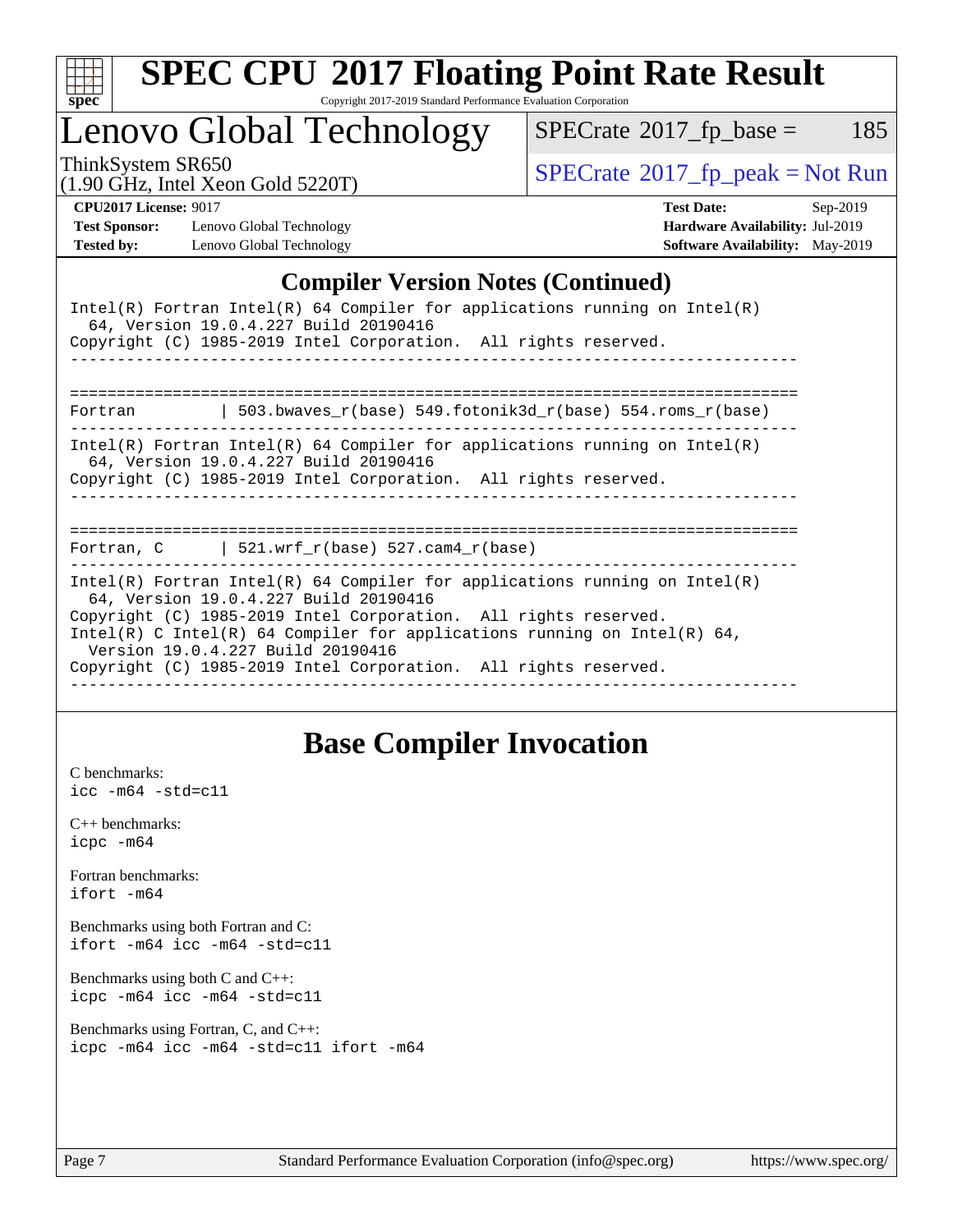

## Lenovo Global Technology

 $SPECTate$ <sup>®</sup>[2017\\_fp\\_base =](http://www.spec.org/auto/cpu2017/Docs/result-fields.html#SPECrate2017fpbase) 185

(1.90 GHz, Intel Xeon Gold 5220T)

ThinkSystem SR650<br>(1.00 CHz, Intel Year Gald 5220T)  $SPECrate@2017_fp\_peak = Not Run$  $SPECrate@2017_fp\_peak = Not Run$ 

**[Test Sponsor:](http://www.spec.org/auto/cpu2017/Docs/result-fields.html#TestSponsor)** Lenovo Global Technology **[Hardware Availability:](http://www.spec.org/auto/cpu2017/Docs/result-fields.html#HardwareAvailability)** Jul-2019 **[Tested by:](http://www.spec.org/auto/cpu2017/Docs/result-fields.html#Testedby)** Lenovo Global Technology **[Software Availability:](http://www.spec.org/auto/cpu2017/Docs/result-fields.html#SoftwareAvailability)** May-2019

**[CPU2017 License:](http://www.spec.org/auto/cpu2017/Docs/result-fields.html#CPU2017License)** 9017 **[Test Date:](http://www.spec.org/auto/cpu2017/Docs/result-fields.html#TestDate)** Sep-2019

### **[Base Portability Flags](http://www.spec.org/auto/cpu2017/Docs/result-fields.html#BasePortabilityFlags)**

 503.bwaves\_r: [-DSPEC\\_LP64](http://www.spec.org/cpu2017/results/res2019q4/cpu2017-20190926-18691.flags.html#suite_basePORTABILITY503_bwaves_r_DSPEC_LP64) 507.cactuBSSN\_r: [-DSPEC\\_LP64](http://www.spec.org/cpu2017/results/res2019q4/cpu2017-20190926-18691.flags.html#suite_basePORTABILITY507_cactuBSSN_r_DSPEC_LP64) 508.namd\_r: [-DSPEC\\_LP64](http://www.spec.org/cpu2017/results/res2019q4/cpu2017-20190926-18691.flags.html#suite_basePORTABILITY508_namd_r_DSPEC_LP64) 510.parest\_r: [-DSPEC\\_LP64](http://www.spec.org/cpu2017/results/res2019q4/cpu2017-20190926-18691.flags.html#suite_basePORTABILITY510_parest_r_DSPEC_LP64) 511.povray\_r: [-DSPEC\\_LP64](http://www.spec.org/cpu2017/results/res2019q4/cpu2017-20190926-18691.flags.html#suite_basePORTABILITY511_povray_r_DSPEC_LP64) 519.lbm\_r: [-DSPEC\\_LP64](http://www.spec.org/cpu2017/results/res2019q4/cpu2017-20190926-18691.flags.html#suite_basePORTABILITY519_lbm_r_DSPEC_LP64) 521.wrf\_r: [-DSPEC\\_LP64](http://www.spec.org/cpu2017/results/res2019q4/cpu2017-20190926-18691.flags.html#suite_basePORTABILITY521_wrf_r_DSPEC_LP64) [-DSPEC\\_CASE\\_FLAG](http://www.spec.org/cpu2017/results/res2019q4/cpu2017-20190926-18691.flags.html#b521.wrf_r_baseCPORTABILITY_DSPEC_CASE_FLAG) [-convert big\\_endian](http://www.spec.org/cpu2017/results/res2019q4/cpu2017-20190926-18691.flags.html#user_baseFPORTABILITY521_wrf_r_convert_big_endian_c3194028bc08c63ac5d04de18c48ce6d347e4e562e8892b8bdbdc0214820426deb8554edfa529a3fb25a586e65a3d812c835984020483e7e73212c4d31a38223) 526.blender\_r: [-DSPEC\\_LP64](http://www.spec.org/cpu2017/results/res2019q4/cpu2017-20190926-18691.flags.html#suite_basePORTABILITY526_blender_r_DSPEC_LP64) [-DSPEC\\_LINUX](http://www.spec.org/cpu2017/results/res2019q4/cpu2017-20190926-18691.flags.html#b526.blender_r_baseCPORTABILITY_DSPEC_LINUX) [-funsigned-char](http://www.spec.org/cpu2017/results/res2019q4/cpu2017-20190926-18691.flags.html#user_baseCPORTABILITY526_blender_r_force_uchar_40c60f00ab013830e2dd6774aeded3ff59883ba5a1fc5fc14077f794d777847726e2a5858cbc7672e36e1b067e7e5c1d9a74f7176df07886a243d7cc18edfe67) 527.cam4\_r: [-DSPEC\\_LP64](http://www.spec.org/cpu2017/results/res2019q4/cpu2017-20190926-18691.flags.html#suite_basePORTABILITY527_cam4_r_DSPEC_LP64) [-DSPEC\\_CASE\\_FLAG](http://www.spec.org/cpu2017/results/res2019q4/cpu2017-20190926-18691.flags.html#b527.cam4_r_baseCPORTABILITY_DSPEC_CASE_FLAG) 538.imagick\_r: [-DSPEC\\_LP64](http://www.spec.org/cpu2017/results/res2019q4/cpu2017-20190926-18691.flags.html#suite_basePORTABILITY538_imagick_r_DSPEC_LP64) 544.nab\_r: [-DSPEC\\_LP64](http://www.spec.org/cpu2017/results/res2019q4/cpu2017-20190926-18691.flags.html#suite_basePORTABILITY544_nab_r_DSPEC_LP64) 549.fotonik3d\_r: [-DSPEC\\_LP64](http://www.spec.org/cpu2017/results/res2019q4/cpu2017-20190926-18691.flags.html#suite_basePORTABILITY549_fotonik3d_r_DSPEC_LP64) 554.roms\_r: [-DSPEC\\_LP64](http://www.spec.org/cpu2017/results/res2019q4/cpu2017-20190926-18691.flags.html#suite_basePORTABILITY554_roms_r_DSPEC_LP64)

**[Base Optimization Flags](http://www.spec.org/auto/cpu2017/Docs/result-fields.html#BaseOptimizationFlags)**

[C benchmarks](http://www.spec.org/auto/cpu2017/Docs/result-fields.html#Cbenchmarks):

[-xCORE-AVX2](http://www.spec.org/cpu2017/results/res2019q4/cpu2017-20190926-18691.flags.html#user_CCbase_f-xCORE-AVX2) [-ipo](http://www.spec.org/cpu2017/results/res2019q4/cpu2017-20190926-18691.flags.html#user_CCbase_f-ipo) [-O3](http://www.spec.org/cpu2017/results/res2019q4/cpu2017-20190926-18691.flags.html#user_CCbase_f-O3) [-no-prec-div](http://www.spec.org/cpu2017/results/res2019q4/cpu2017-20190926-18691.flags.html#user_CCbase_f-no-prec-div) [-qopt-prefetch](http://www.spec.org/cpu2017/results/res2019q4/cpu2017-20190926-18691.flags.html#user_CCbase_f-qopt-prefetch) [-ffinite-math-only](http://www.spec.org/cpu2017/results/res2019q4/cpu2017-20190926-18691.flags.html#user_CCbase_f_finite_math_only_cb91587bd2077682c4b38af759c288ed7c732db004271a9512da14a4f8007909a5f1427ecbf1a0fb78ff2a814402c6114ac565ca162485bbcae155b5e4258871) [-qopt-mem-layout-trans=4](http://www.spec.org/cpu2017/results/res2019q4/cpu2017-20190926-18691.flags.html#user_CCbase_f-qopt-mem-layout-trans_fa39e755916c150a61361b7846f310bcdf6f04e385ef281cadf3647acec3f0ae266d1a1d22d972a7087a248fd4e6ca390a3634700869573d231a252c784941a8) [C++ benchmarks:](http://www.spec.org/auto/cpu2017/Docs/result-fields.html#CXXbenchmarks) [-xCORE-AVX2](http://www.spec.org/cpu2017/results/res2019q4/cpu2017-20190926-18691.flags.html#user_CXXbase_f-xCORE-AVX2) [-ipo](http://www.spec.org/cpu2017/results/res2019q4/cpu2017-20190926-18691.flags.html#user_CXXbase_f-ipo) [-O3](http://www.spec.org/cpu2017/results/res2019q4/cpu2017-20190926-18691.flags.html#user_CXXbase_f-O3) [-no-prec-div](http://www.spec.org/cpu2017/results/res2019q4/cpu2017-20190926-18691.flags.html#user_CXXbase_f-no-prec-div) [-qopt-prefetch](http://www.spec.org/cpu2017/results/res2019q4/cpu2017-20190926-18691.flags.html#user_CXXbase_f-qopt-prefetch) [-ffinite-math-only](http://www.spec.org/cpu2017/results/res2019q4/cpu2017-20190926-18691.flags.html#user_CXXbase_f_finite_math_only_cb91587bd2077682c4b38af759c288ed7c732db004271a9512da14a4f8007909a5f1427ecbf1a0fb78ff2a814402c6114ac565ca162485bbcae155b5e4258871) [-qopt-mem-layout-trans=4](http://www.spec.org/cpu2017/results/res2019q4/cpu2017-20190926-18691.flags.html#user_CXXbase_f-qopt-mem-layout-trans_fa39e755916c150a61361b7846f310bcdf6f04e385ef281cadf3647acec3f0ae266d1a1d22d972a7087a248fd4e6ca390a3634700869573d231a252c784941a8) [Fortran benchmarks](http://www.spec.org/auto/cpu2017/Docs/result-fields.html#Fortranbenchmarks): [-xCORE-AVX2](http://www.spec.org/cpu2017/results/res2019q4/cpu2017-20190926-18691.flags.html#user_FCbase_f-xCORE-AVX2) [-ipo](http://www.spec.org/cpu2017/results/res2019q4/cpu2017-20190926-18691.flags.html#user_FCbase_f-ipo) [-O3](http://www.spec.org/cpu2017/results/res2019q4/cpu2017-20190926-18691.flags.html#user_FCbase_f-O3) [-no-prec-div](http://www.spec.org/cpu2017/results/res2019q4/cpu2017-20190926-18691.flags.html#user_FCbase_f-no-prec-div) [-qopt-prefetch](http://www.spec.org/cpu2017/results/res2019q4/cpu2017-20190926-18691.flags.html#user_FCbase_f-qopt-prefetch) [-ffinite-math-only](http://www.spec.org/cpu2017/results/res2019q4/cpu2017-20190926-18691.flags.html#user_FCbase_f_finite_math_only_cb91587bd2077682c4b38af759c288ed7c732db004271a9512da14a4f8007909a5f1427ecbf1a0fb78ff2a814402c6114ac565ca162485bbcae155b5e4258871) [-qopt-mem-layout-trans=4](http://www.spec.org/cpu2017/results/res2019q4/cpu2017-20190926-18691.flags.html#user_FCbase_f-qopt-mem-layout-trans_fa39e755916c150a61361b7846f310bcdf6f04e385ef281cadf3647acec3f0ae266d1a1d22d972a7087a248fd4e6ca390a3634700869573d231a252c784941a8) [-auto](http://www.spec.org/cpu2017/results/res2019q4/cpu2017-20190926-18691.flags.html#user_FCbase_f-auto) [-nostandard-realloc-lhs](http://www.spec.org/cpu2017/results/res2019q4/cpu2017-20190926-18691.flags.html#user_FCbase_f_2003_std_realloc_82b4557e90729c0f113870c07e44d33d6f5a304b4f63d4c15d2d0f1fab99f5daaed73bdb9275d9ae411527f28b936061aa8b9c8f2d63842963b95c9dd6426b8a) [-align array32byte](http://www.spec.org/cpu2017/results/res2019q4/cpu2017-20190926-18691.flags.html#user_FCbase_align_array32byte_b982fe038af199962ba9a80c053b8342c548c85b40b8e86eb3cc33dee0d7986a4af373ac2d51c3f7cf710a18d62fdce2948f201cd044323541f22fc0fffc51b6) [Benchmarks using both Fortran and C](http://www.spec.org/auto/cpu2017/Docs/result-fields.html#BenchmarksusingbothFortranandC): [-xCORE-AVX2](http://www.spec.org/cpu2017/results/res2019q4/cpu2017-20190926-18691.flags.html#user_CC_FCbase_f-xCORE-AVX2) [-ipo](http://www.spec.org/cpu2017/results/res2019q4/cpu2017-20190926-18691.flags.html#user_CC_FCbase_f-ipo) [-O3](http://www.spec.org/cpu2017/results/res2019q4/cpu2017-20190926-18691.flags.html#user_CC_FCbase_f-O3) [-no-prec-div](http://www.spec.org/cpu2017/results/res2019q4/cpu2017-20190926-18691.flags.html#user_CC_FCbase_f-no-prec-div) [-qopt-prefetch](http://www.spec.org/cpu2017/results/res2019q4/cpu2017-20190926-18691.flags.html#user_CC_FCbase_f-qopt-prefetch) [-ffinite-math-only](http://www.spec.org/cpu2017/results/res2019q4/cpu2017-20190926-18691.flags.html#user_CC_FCbase_f_finite_math_only_cb91587bd2077682c4b38af759c288ed7c732db004271a9512da14a4f8007909a5f1427ecbf1a0fb78ff2a814402c6114ac565ca162485bbcae155b5e4258871) [-qopt-mem-layout-trans=4](http://www.spec.org/cpu2017/results/res2019q4/cpu2017-20190926-18691.flags.html#user_CC_FCbase_f-qopt-mem-layout-trans_fa39e755916c150a61361b7846f310bcdf6f04e385ef281cadf3647acec3f0ae266d1a1d22d972a7087a248fd4e6ca390a3634700869573d231a252c784941a8) [-auto](http://www.spec.org/cpu2017/results/res2019q4/cpu2017-20190926-18691.flags.html#user_CC_FCbase_f-auto) [-nostandard-realloc-lhs](http://www.spec.org/cpu2017/results/res2019q4/cpu2017-20190926-18691.flags.html#user_CC_FCbase_f_2003_std_realloc_82b4557e90729c0f113870c07e44d33d6f5a304b4f63d4c15d2d0f1fab99f5daaed73bdb9275d9ae411527f28b936061aa8b9c8f2d63842963b95c9dd6426b8a) [-align array32byte](http://www.spec.org/cpu2017/results/res2019q4/cpu2017-20190926-18691.flags.html#user_CC_FCbase_align_array32byte_b982fe038af199962ba9a80c053b8342c548c85b40b8e86eb3cc33dee0d7986a4af373ac2d51c3f7cf710a18d62fdce2948f201cd044323541f22fc0fffc51b6) [Benchmarks using both C and C++](http://www.spec.org/auto/cpu2017/Docs/result-fields.html#BenchmarksusingbothCandCXX): [-xCORE-AVX2](http://www.spec.org/cpu2017/results/res2019q4/cpu2017-20190926-18691.flags.html#user_CC_CXXbase_f-xCORE-AVX2) [-ipo](http://www.spec.org/cpu2017/results/res2019q4/cpu2017-20190926-18691.flags.html#user_CC_CXXbase_f-ipo) [-O3](http://www.spec.org/cpu2017/results/res2019q4/cpu2017-20190926-18691.flags.html#user_CC_CXXbase_f-O3) [-no-prec-div](http://www.spec.org/cpu2017/results/res2019q4/cpu2017-20190926-18691.flags.html#user_CC_CXXbase_f-no-prec-div) [-qopt-prefetch](http://www.spec.org/cpu2017/results/res2019q4/cpu2017-20190926-18691.flags.html#user_CC_CXXbase_f-qopt-prefetch) [-ffinite-math-only](http://www.spec.org/cpu2017/results/res2019q4/cpu2017-20190926-18691.flags.html#user_CC_CXXbase_f_finite_math_only_cb91587bd2077682c4b38af759c288ed7c732db004271a9512da14a4f8007909a5f1427ecbf1a0fb78ff2a814402c6114ac565ca162485bbcae155b5e4258871) [-qopt-mem-layout-trans=4](http://www.spec.org/cpu2017/results/res2019q4/cpu2017-20190926-18691.flags.html#user_CC_CXXbase_f-qopt-mem-layout-trans_fa39e755916c150a61361b7846f310bcdf6f04e385ef281cadf3647acec3f0ae266d1a1d22d972a7087a248fd4e6ca390a3634700869573d231a252c784941a8) [Benchmarks using Fortran, C, and C++:](http://www.spec.org/auto/cpu2017/Docs/result-fields.html#BenchmarksusingFortranCandCXX) [-xCORE-AVX2](http://www.spec.org/cpu2017/results/res2019q4/cpu2017-20190926-18691.flags.html#user_CC_CXX_FCbase_f-xCORE-AVX2) [-ipo](http://www.spec.org/cpu2017/results/res2019q4/cpu2017-20190926-18691.flags.html#user_CC_CXX_FCbase_f-ipo) [-O3](http://www.spec.org/cpu2017/results/res2019q4/cpu2017-20190926-18691.flags.html#user_CC_CXX_FCbase_f-O3) [-no-prec-div](http://www.spec.org/cpu2017/results/res2019q4/cpu2017-20190926-18691.flags.html#user_CC_CXX_FCbase_f-no-prec-div) [-qopt-prefetch](http://www.spec.org/cpu2017/results/res2019q4/cpu2017-20190926-18691.flags.html#user_CC_CXX_FCbase_f-qopt-prefetch) [-ffinite-math-only](http://www.spec.org/cpu2017/results/res2019q4/cpu2017-20190926-18691.flags.html#user_CC_CXX_FCbase_f_finite_math_only_cb91587bd2077682c4b38af759c288ed7c732db004271a9512da14a4f8007909a5f1427ecbf1a0fb78ff2a814402c6114ac565ca162485bbcae155b5e4258871) [-qopt-mem-layout-trans=4](http://www.spec.org/cpu2017/results/res2019q4/cpu2017-20190926-18691.flags.html#user_CC_CXX_FCbase_f-qopt-mem-layout-trans_fa39e755916c150a61361b7846f310bcdf6f04e385ef281cadf3647acec3f0ae266d1a1d22d972a7087a248fd4e6ca390a3634700869573d231a252c784941a8) [-auto](http://www.spec.org/cpu2017/results/res2019q4/cpu2017-20190926-18691.flags.html#user_CC_CXX_FCbase_f-auto) [-nostandard-realloc-lhs](http://www.spec.org/cpu2017/results/res2019q4/cpu2017-20190926-18691.flags.html#user_CC_CXX_FCbase_f_2003_std_realloc_82b4557e90729c0f113870c07e44d33d6f5a304b4f63d4c15d2d0f1fab99f5daaed73bdb9275d9ae411527f28b936061aa8b9c8f2d63842963b95c9dd6426b8a) [-align array32byte](http://www.spec.org/cpu2017/results/res2019q4/cpu2017-20190926-18691.flags.html#user_CC_CXX_FCbase_align_array32byte_b982fe038af199962ba9a80c053b8342c548c85b40b8e86eb3cc33dee0d7986a4af373ac2d51c3f7cf710a18d62fdce2948f201cd044323541f22fc0fffc51b6)